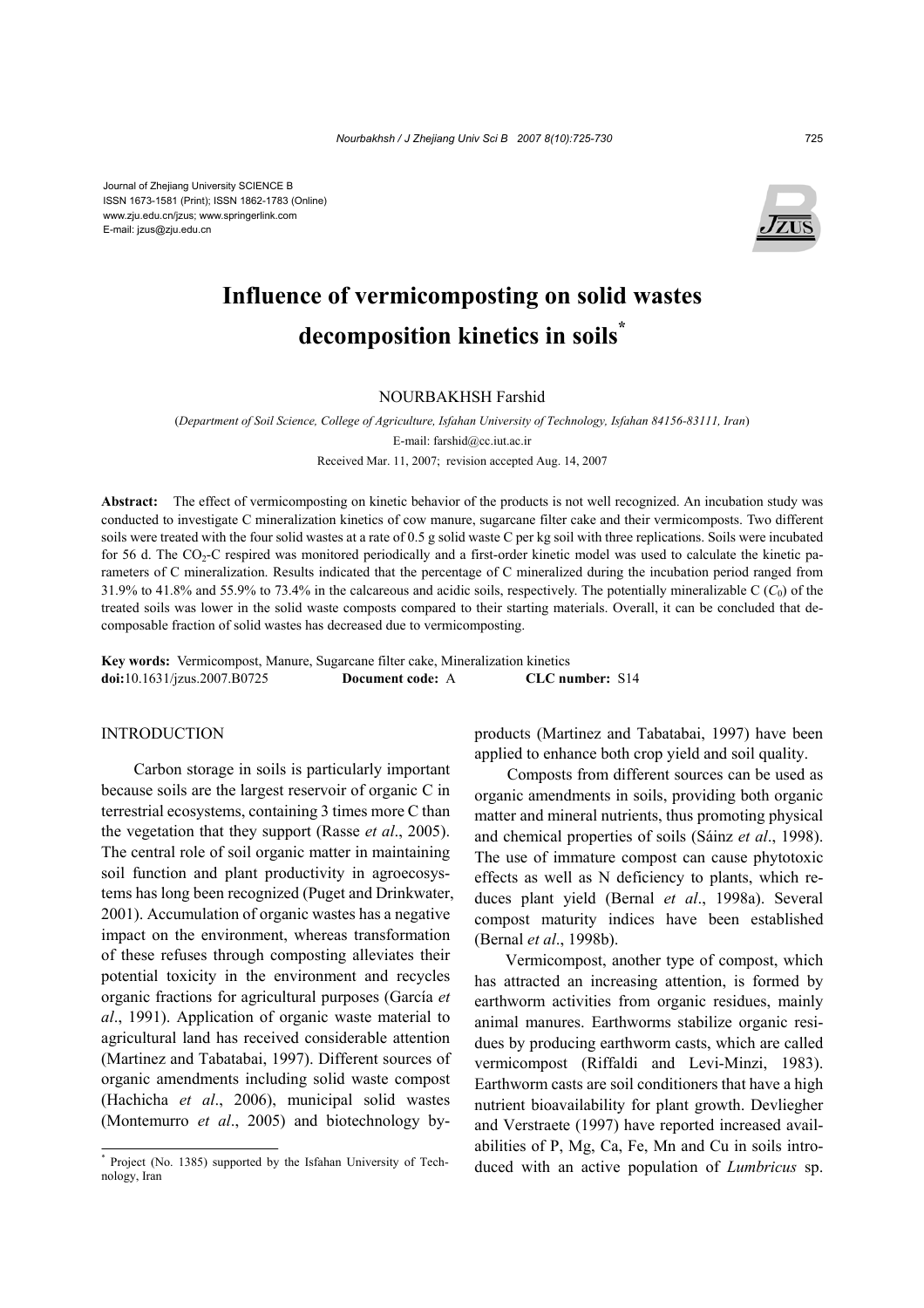compared to the initial mineral concentrations.

Vermicomposting procedure changes the chemical compositions of the substrates that are subjected to earthworm activities. The ash contents of cattle, swine and ship manure vermicomposts increase compared to the initial substrates, whereas the amounts of organic matter, total N, total P, and pH values significantly decrease. Moreover, vermicomposting influences the C extractability by NaOH and  $Na_4P_2O_7$ , which was thought to be an indication of different organic matter quality in the earthworm casts. It has eventually concluded that vermicompost production procedure by action of earthworms changes the composition of humic substances in manures both quantitatively and qualitatively (Petrussi *et al*., 1988). There are some evidences revealing that vermicompost application can enhance both quantity and quality of plants (Gutiérrez-Miceli *et al*., 2007).

Different compositions of organic amendments in a wide range of plant residues, animal manures and sewage sludge influence their decomposition kinetics (Ajwa and Tabatabai, 1994). The decomposition kinetics of various types of organic wastes has been investigated, and it has been concluded that composting is the best way for obtaining maximum C stabilization, an important factor in soil conservation and reclamation (Bernal *et al*., 1998c). In an attempt to recognize the effects of plant residue quality on biodegradation kinetics, Nourbakhsh (2006) showed that a first-order kinetic model can differentiate plant residues possessing different concentrations of lignin and N. Furthermore, C mineralization kinetics in plant residue-amended soils under both non-saline and saline conditions was strongly influenced by the residue quality (Nourbakhsh and Sheikh-Hosseini, 2006).

Although mineralization kinetics of different composts has already been studied (Bernal *et al*., 1998c), little attention has been focused on vermicompost. Earthworm activities on solid wastes reduce the readily decomposable fractions of organic C (Riffaldi and Levi-Minzi, 1983) and, hence, it can be hypothesized that vermicompost decomposition in the soil may show different biodegradation kinetic behaviors compared to that of their starting materials. Therefore, the objective of this study was to identify the kinetic properties of C mineralization in two soils amended with cow manure and sugarcane filter cake (a solid waste derived from sugarcane processing factories) and their vermicompost in soils of contrasting properties.

# MATERIALS AND METHODS

#### **Soil sampling and vermicompost preparation**

Two soil samples were collected from 0~15 cm depth of different climatic regions of Iran. The Shervedan soil was taken from Isfahan University of Technology research station in Shervedan, Iran (32°30′ N, 51°36′ E). The calcareous soil is under irrigated conventional corn (*Zea mays* L.) monoculture. The Langroud soil was collected from upland acid soils of northern Iran (37°18′ N, 50°15′ E). The acid soil is under permanent tea (*Camellia sinensis*) production. The Shervedan soil belongs to arid regions of central Iran with 120 mm mean annual precipitation, whereas Langroud is located in the humid part of northern Iran with 1300 mm mean annual precipitation. The physico-chemical properties of the soils are summarized in Table 1.

Cow manure (CM), cow manure vermicompost (V-CM), sugarcane filter cake (SFC) and sugarcane filter cake vermicompost (V-SFC) were provided by Safir Sabz Company, which commercially produces vermicompost in Iran. Briefly, vermicomposting process was performed by introducing 20 *Eisenia* 

| Table I General properties of the two sons and the four sond wastes studied |              |             |              |     |             |                    |         |  |  |
|-----------------------------------------------------------------------------|--------------|-------------|--------------|-----|-------------|--------------------|---------|--|--|
|                                                                             | Clay $(\% )$ | Silt $(\%)$ | Sand $(\% )$ | pH  | $EC$ (dS/m) | Organic C $(g/kg)$ | N(g/kg) |  |  |
| Soils                                                                       |              |             |              |     |             |                    |         |  |  |
| Shervedan                                                                   | 62           | 30          | 8            | 7.8 | 1.8         | 12.2               | 1.4     |  |  |
| Langroud                                                                    | 20           | 18          | 62           | 4.7 | 0.4         | 31.5               | 1.9     |  |  |
| Solid wastes                                                                |              |             |              |     |             |                    |         |  |  |
| <b>CM</b>                                                                   |              |             |              | 8.8 | 7.4         | 313.9              | 21.3    |  |  |
| V-CM                                                                        |              |             |              | 8.4 | 3.0         | 158.9              | 21.2    |  |  |
| <b>SFC</b>                                                                  |              |             |              | 8.2 | 3.2         | 238.4              | 13.8    |  |  |
| V-SFC                                                                       |              |             |              | 7.7 | 3.3         | 181.4              | 18.0    |  |  |

**Table 1 General properties of the two soils and the four solid wastes studied**

CM: Cow manure; V-CM: Cow manure vermicompost; SFC: Sugarcane filter cake; V-SFC: Sugarcane filter cake vermicompost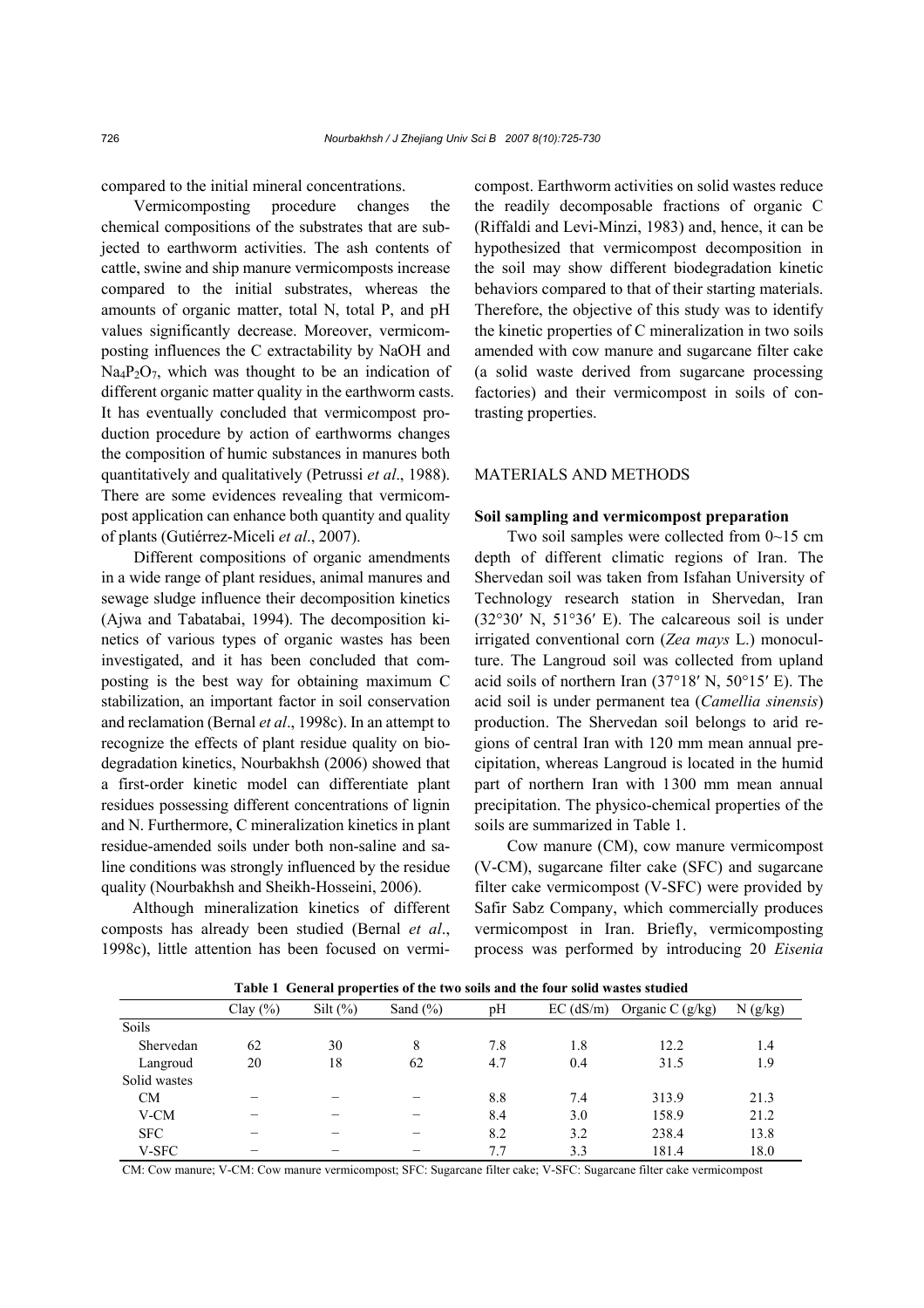*foetida* earthworms per kg initial substrates under optimum moisture and temperature conditions in a 50-day vermicomposting period. The chemical compositions of the solid wastes are presented in Table 1.

#### **Incubation experiment**

To study the C mineralization kinetics, a factorial combination of the two soil types and the four types of organic amendments was prepared in three replications. Triplicates of 50 g soil samples were mixed thoroughly with solid wastes at the rate of 0.5 g solid waste C per kg soil. Moisture was adjusted at 50% water holding capacity. Control treatments without application of plant residues were also run. The soils were kept in sealed glass jars containing alkali solution vial (15 ml 1 mol/L NaOH) to trap  $CO<sub>2</sub>-C$  respired. The jars were kept at 25 °C. The trapping alkali solution was replaced periodically after 1, 2, 3, 4, 7, 9, 11, 15, 22, 29, 36, 46 and 56 d of incubation. The  $CO<sub>2</sub>-C$  trapped was measured by titrating the aliquot with 0.25 mol/L HCl following precipitation of carbonates by  $BaCl<sub>2</sub>$  solution (Alef, 1995).

A first-order kinetic equation was used to calculate the potentially mineralizable  $C(C_0)$ :

$$
C_{\rm m} = C_0 (1 - e^{-kt}),
$$

where  $C_m$  (mg  $C/kg$ ) is the organic C mineralized at any specific time,  $t$  (d), and  $k$  (d<sup>-1</sup>) is the first-order rate constant. SYSTAT (Version 8.1) was used to calculate  $C_0$  (mg C/kg),  $k$  and statistical analysis (Wilkinson, 1988).

# RESULTS AND DISCUSSION

Expressed as a percentage of organic C in solid wastes, the cumulative amounts of C mineralized as  $CO<sub>2</sub>-C$  in 56 d ranged from 31.9% to 41.8% for the Shervedan soil and from 55.9% to 73.4% for the Langroud soil, respectively (Table 2). In both soils, more  $CO<sub>2</sub>-C$  evolution was observed in CM treatments compared to V-CM. The amounts of  $CO<sub>2</sub>-C$ evolved at the end of 56 d of incubation for both soils in CM treatments were similarly 1.24 times greater than those of V-CM treatments (Table 2). The decomposition rate of SFC-treated Shervedan soil was 1.26 times greater compared to that of V-SFC in the same soil, whereas the rate of  $CO<sub>2</sub>-C$  evolution for SFC was about 1.04 times greater than that of V-SFC treatment in the Langroud soil. The generally lower release of  $CO<sub>2</sub>-C$  in the vermicompost-treated soils compared to their starting materials can be described by the fact that during the vermicompost production procedure, some parts of readily biodegradable C have been released through earthworms and microbial population respiration (Petrussi *et al*., 1988). It has been reported that the amounts of organic matter in cattle, swine and sheep manures decreased during vermicomposting process by 31.3%, 19.6% and 9.3%, respectively (Petrussi *et al*., 1988).

Table 2 Percentage of organic C evolved as  $CO<sub>2</sub>-C$  from **solid waste-treated soils in 56 d**

| Organic material | Organic C evolved $(\%)$                                          |               |  |  |  |  |  |
|------------------|-------------------------------------------------------------------|---------------|--|--|--|--|--|
|                  | Shervedan soil                                                    | Langroud soil |  |  |  |  |  |
| <b>CM</b>        | $39.6b^*(0.99)$ **                                                | 73.4a(2.2)    |  |  |  |  |  |
| V-CM             | 31.9d (0.64)                                                      | 59.2b (1.24)  |  |  |  |  |  |
| <b>SFC</b>       | 41.8a(0.96)                                                       | 57.9b (1.51)  |  |  |  |  |  |
| V-SFC            | 33.2c(0.60)                                                       | 55.9c (0.95)  |  |  |  |  |  |
|                  | *Different letters in each column indicate significant difference |               |  |  |  |  |  |

(LSD, *P*<0.05); \*\*Values in parenthesis are standard deviations. CM: Cow manure; V-CM: Cow manure vermicompost; SFC: Sugarcane filter cake; V-SFC: Sugarcane filter cake vermicompost

#### **C mineralization kinetics**

All data conformed well to the first-order kinetic model described earlier. In general, the amount of  $CO<sub>2</sub>-C$  released from the solid waste-treated soils increased at a decreasing rate. This was seen as a rapid increase during the initial stages of incubation, followed by a slower release (Fig.1). In this study, the decomposition rate of the native soil organic C in the presence of organic material (priming effect) is assumed to be the same for each type of organic material. The same assumption has been made earlier by other researchers (Ajwa and Tabatabai, 1994; Trinsoutrot *et al*., 2000).

Potentially mineralizable  $C$  ( $C_0$ ) of both soils significantly enhanced when treated with either of the solid wastes (Table 3). The  $C_0$  values for the Shervedan soil ranged from 50.0 to 252.0 mg C/kg for control and SFC treatment, respectively. Greater C<sub>0</sub> values were obtained for the Langroud soils. The  $C_0$ values in the Langroud soil ranged from 76.7 to 416.6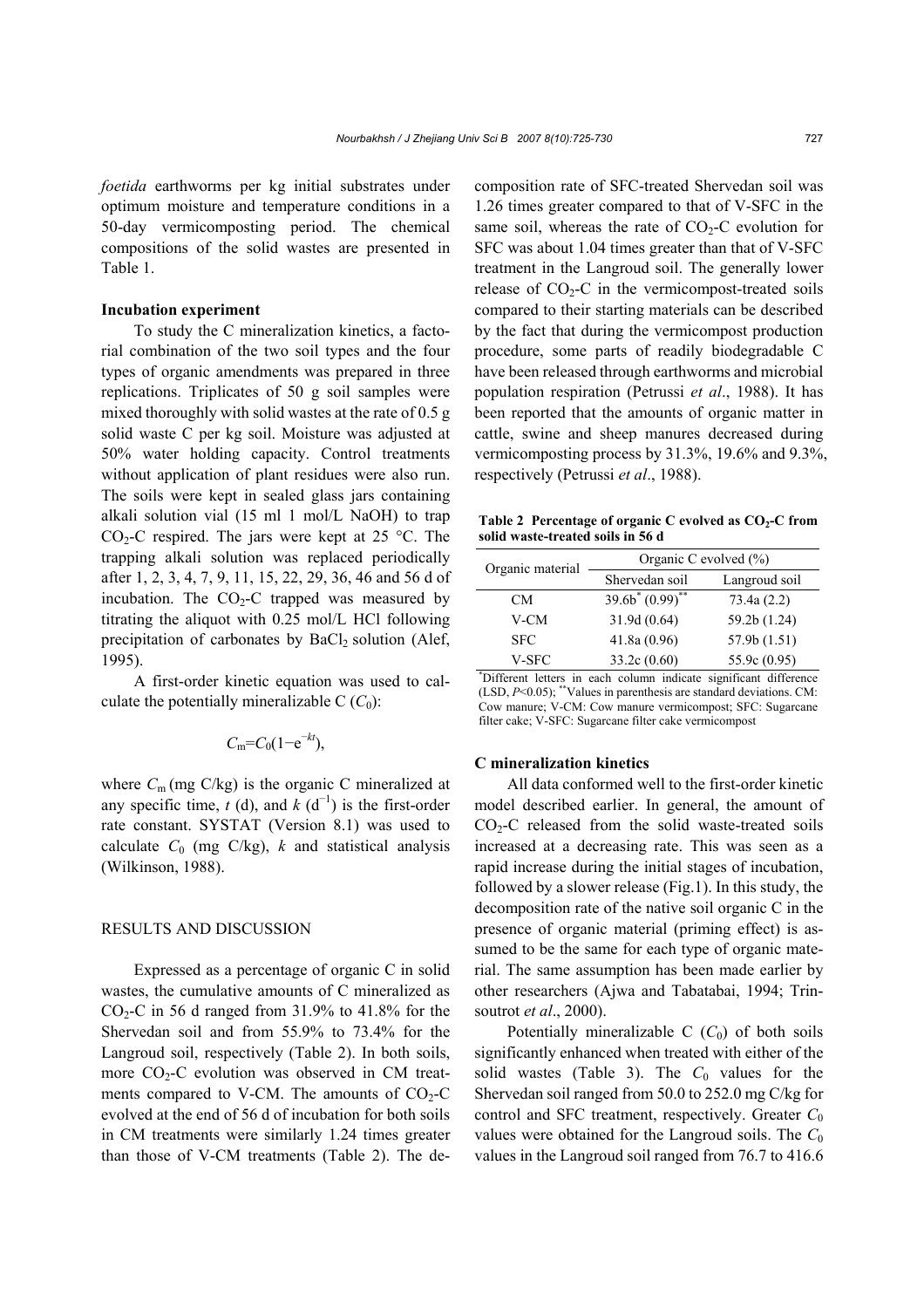mg C/kg for the control and CM treatment, respectively. The higher  $C_0$  values in the Langroud soil compared to those of the Shervedan soil can be attributed to greater percentages of the solid waste decomposed (Table 2). The percentages of solid waste C evolved as  $CO<sub>2</sub>-C$  in the Langroud soil were greater than those of the Shervedan soil by 1.85, 1.85, 1.38 and 1.68 times for CM, V-CM, SFC and V-SFC, respectively (Table 2). In other word, application of similar solid wastes in the two soils created different levels of potentially mineralizable  $C$  ( $C_0$ ). Since the Shervedan soil (the calcareous soil) is very rich in clay (Table 1), the organic matter from the wastes can be linked with the clay fraction, being less available for the microorganisms. The clay fraction acts as a

kind of protection of the organic matter against microbial attack. Moreover, extracellular enzymes can be adsorbed on the clay surfaces, which may lead to a decrease in the enzyme kinetic parameters (Nannipieri *et al*., 2002).

The  $C_0$  values indicate the biologically active fractions of solid wastes, which can be released as  $CO<sub>2</sub>-C$ . The values, in turn, cannot reveal the decomposition rates of the solid wastes, because the kinetic rate constants are not involved in the  $C_0$  values. Initially, the degradation rates of the wastes were slower in the Langroud (acidic) soil (Fig.1), but the potentially mineralizable C was greater than the Shervedan (calcareous) soil (Table 3), which means that the rate constants (*k*) must be much lower in the



**Fig.1 Cumulative evolution of CO2-C from the Shervedan soil [(a) and (b)] and the Langroud soil [(c) and (d)] treated with cow manure (CM), cow manure vermicompost (V-CM) [(a) and (c)] and sugarcane filter cake (SFC), sugarcane filter cake vermicompost (V-SFC) [(b) and (d)], compared to control (CON)**

**Table 3 Potentially mineralizable C** ( $C_0$ ) and initial potential rates of CO<sub>2</sub>-C evolution ( $kC_0$ ) in the soils treated with **the four solid wastes**

| Organic material                                                                                                                                          |                                | Shervedan soil |                      | Langroud soil   |               |                      |  |
|-----------------------------------------------------------------------------------------------------------------------------------------------------------|--------------------------------|----------------|----------------------|-----------------|---------------|----------------------|--|
|                                                                                                                                                           | $C_0$ (mg C/kg)                | $k(d^{-1})$    | $kC_0$ [mg C/(kg·d)] | $C_0$ (mg C/kg) | $k(d^{-1})$   | $kC_0$ [mg C/(kg·d)] |  |
| Control                                                                                                                                                   | $50.0e^{*}(1.5)$ <sup>**</sup> | 0.41d(0.0123)  | 20.5d(0.41)          | 76.7d(1.5)      | 0.15c(0.0045) | 11.5d(0.23)          |  |
| CM.                                                                                                                                                       | 232.4b(3.4)                    | 0.49c(0.0122)  | 113.9b(1.71)         | 416.6a(9.4)     | 0.12d(0.0072) | 50.0c(0.75)          |  |
| V-CM                                                                                                                                                      | 201.8d(4.3)                    | 0.59a(0.0136)  | 119.1a(1.62)         | 346.6b(7.3)     | 0.19b(0.0039) | 65.9b(2.64)          |  |
| <b>SFC</b>                                                                                                                                                | 252.0a(7.3)                    | 0.48c(0.0120)  | 121.0a(1.75)         | 336.6c(7.1)     | 0.22a(0.0033) | 74.0a(2.52)          |  |
| <b>V-SFC</b>                                                                                                                                              | 206.9c(4.1)                    | 0.54b(0.0146)  | 111.8c(1.31)         | 332.8c(4.9)     | 0.22a(0.0031) | 73.2a(2.64)          |  |
| "Values in parenthesis are standard deviations. CM: Cow<br>$\check{D}$ Different letters in each column indicate significant difference (LSD, $P<0.05$ ); |                                |                |                      |                 |               |                      |  |

manure; V-CM: Cow manure vermicompost; SFC: Sugarcane filter cake; V-SFC: Sugarcane filter cake vermicompost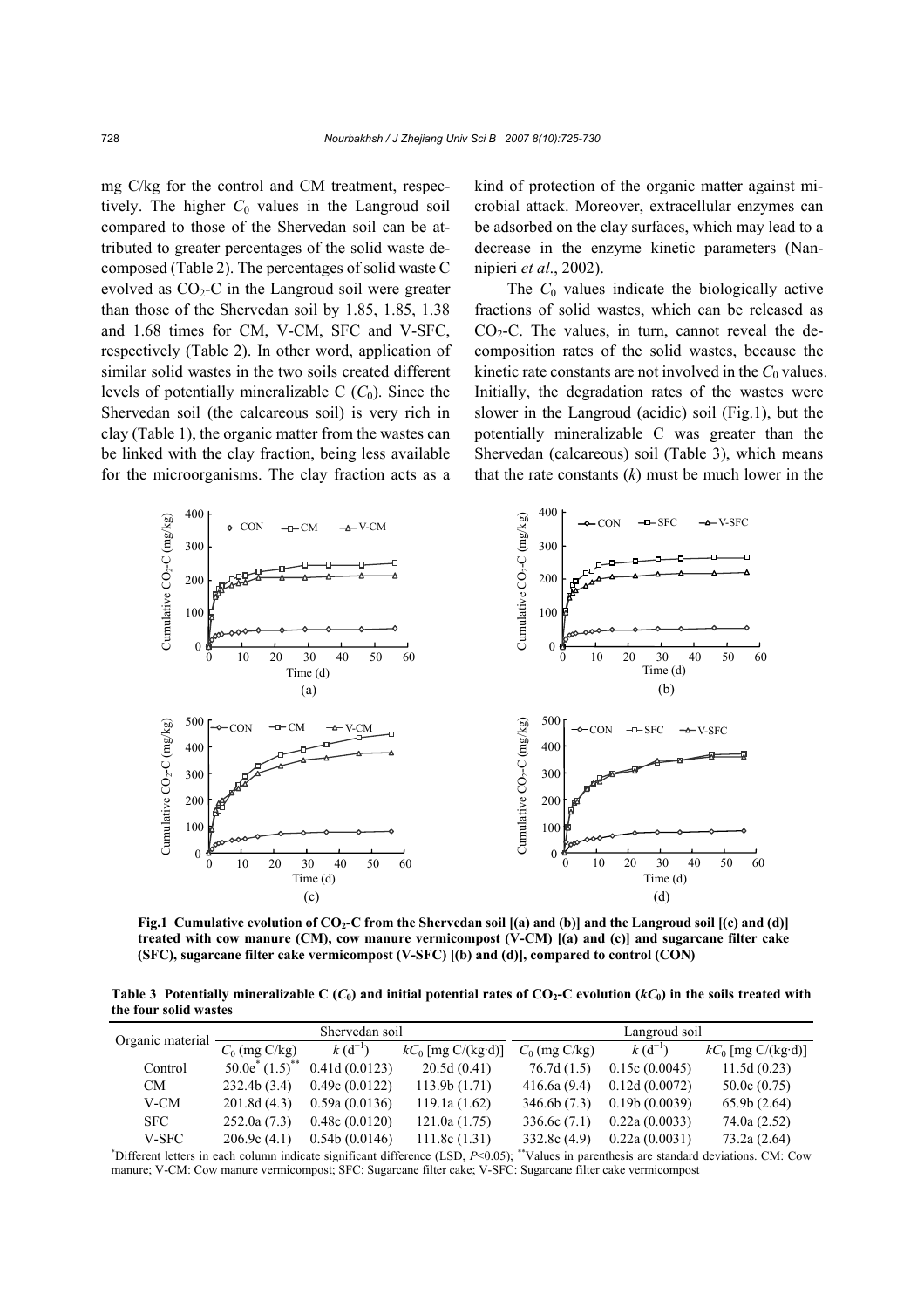Langroud soil than in the Shervedan soil. Actually, the average value of  $k$  in the Shervedan soil was 2.8 times greater than that of the Langroud soil. A paired *t-*test indicates that *k* values for the Langroud soils are significantly lower than those of the Shervedan soil (data not shown).

It has been suggested that the product of  $C_0$  and  $k$  $(kC_0)$  is more accurate than  $C_0$  to evaluate the decomposability of organic material in soils (Saviozzi *et al*., 1993). It has also been reported that the product  $k_0$  was sensitive to organic waste quality in an arid soil, amended with organic wastes of varying degrees of stability (Pascual *et al*., 1998). The term initial potential rate of mineralization has been chosen for the  $k_0$  values (Burket and Dick, 1998). In general, the  $k_0$  values of vermicomposted materials are lower than those of the original substrates. This finding can be explained by the lower decomposability of vermicomposted materials. Characterization of organic matter from animal manures before and after digestion by earthworms has shown that the digestion of manure by earthworm increased humification index and lowered the soluble fraction of organic C (Petrussi *et al*., 1988), which is thought to be more decomposable.

A paired *t*-test indicates that  $kC_0$  values for the Langroud soils are significantly lower than those of the Shervedan soil (data not shown). This finding along with the significantly lower rate constant (*k*) values in the Langroud (acidic) soil (Table 3) indicates that the rate of decomposition of solid wastes in the Langroud soil is significantly slower than that of the Shervedan soil. Since the incubation conditions for both soils in terms of temperature and moisture have been identical, the different rates of decomposition can be related to intrinsic properties of the soils, which have induced dissimilar rates of decomposition. Taking the two soil properties into account, one can observe that the Langroud soil has an extremely acid condition (Table 1), which has the potential to inhibit the rates of decomposition compared to the Shervedan soil. It has widely been emphasized that the highest rates of mineralization can be occurred in the pH range of 6 to 8 (Tate, 2000). However, an adequate description of different initial potential rates of C mineralization in the soils needs more investigations.

# **CONCLUSION**

Overall, the results clearly demonstrate that first-order kinetics can describe the kinetic behavior of vermicomposts decomposition in the soils. All types of solid wastes enhanced the amounts of  $CO<sub>2</sub>-C$ released during the 56 d of incubation. The  $C_0$  values of vermicompost-treated soils were generally lower than those treated with starting materials. The decomposition rate constants in acid soils were generally lower than the calcareous soil. It can be concluded that decomposable fraction of solid wastes has decreased due to vermicomposting. Moreover, the kinetics of solid waste decomposition in soil is influenced by the chemical properties of the soils.

#### **References**

- Ajwa, H.A., Tabatabai, M.A., 1994. Decomposition of different organic materials in soils. *Biology and Fertility of Soils*, **18**(3):175-182. [doi:10.1007/BF00647664]
- Alef, K., 1995. Soil Respiration. *In*: Alef, K., Nannipieri, P. (Eds.), Methods in Applied Soil Microbiology and Biochemistry. Academic Press, New York, USA, p.214-222.
- Bernal, M.P., Navarro, A.F., Sánchez-Monedero, M.A., Roig, A., Ceggara, J., 1998a. Influence of sewage sludge compost stability and maturity on carbon and nitrogen mineralization in soil. *Soil Biology and Biochemistry*, **30**(3):305-313. [doi:10.1016/S0038-0717(97)00129-6]
- Bernal, M.P., Paredes, C., Sánchez-Monedero, M.A., Ceggara, J., 1998b. Maturity and stability parameters of composts prepared with a wide range of organic wastes. *Bioresource Technology*, **63**(1):91-99. [doi:10.1016/S0960- 8524(97)00084-9]
- Bernal, M.P., Sánchez-Monedero, M.A., Paredes, C., Roig, A., 1998c. Carbon mineralization from organic wastes at different composting stages during their incubation with soil. *Agriculture, Ecosystems and Environment*, **69**(3): 175-189. [doi:10.1016/S0167-8809(98)00106-6]
- Burket, J.Z., Dick, R.P., 1998. Microbial and soil parameters in relation to N mineralization in soils of diverse genesis under differing management systems. *Biology and Fertility of Soils*, **27**(4):430-438. [doi:10.1007/s0037400 50454]
- Devliegher, W., Verstraete, W., 1997. The effect of *Lumbricus terrestris* on soil in relation to plant growth: effect of nutrient enrichment processes (NEP) and gut-associated processes (NEP). *Soil Biology and Biochemistry*, **29**(3-4):341-346. [doi:10.1016/S0038-0717(96)00096-X]
- García, C., Hernandez, T., Costa, F., 1991. The influence of composting on the fertilizing value of anaerobic sewage sludge. *Plant and Soil*, **136**(2):269-272. [doi:10.1007/ BF02150059]